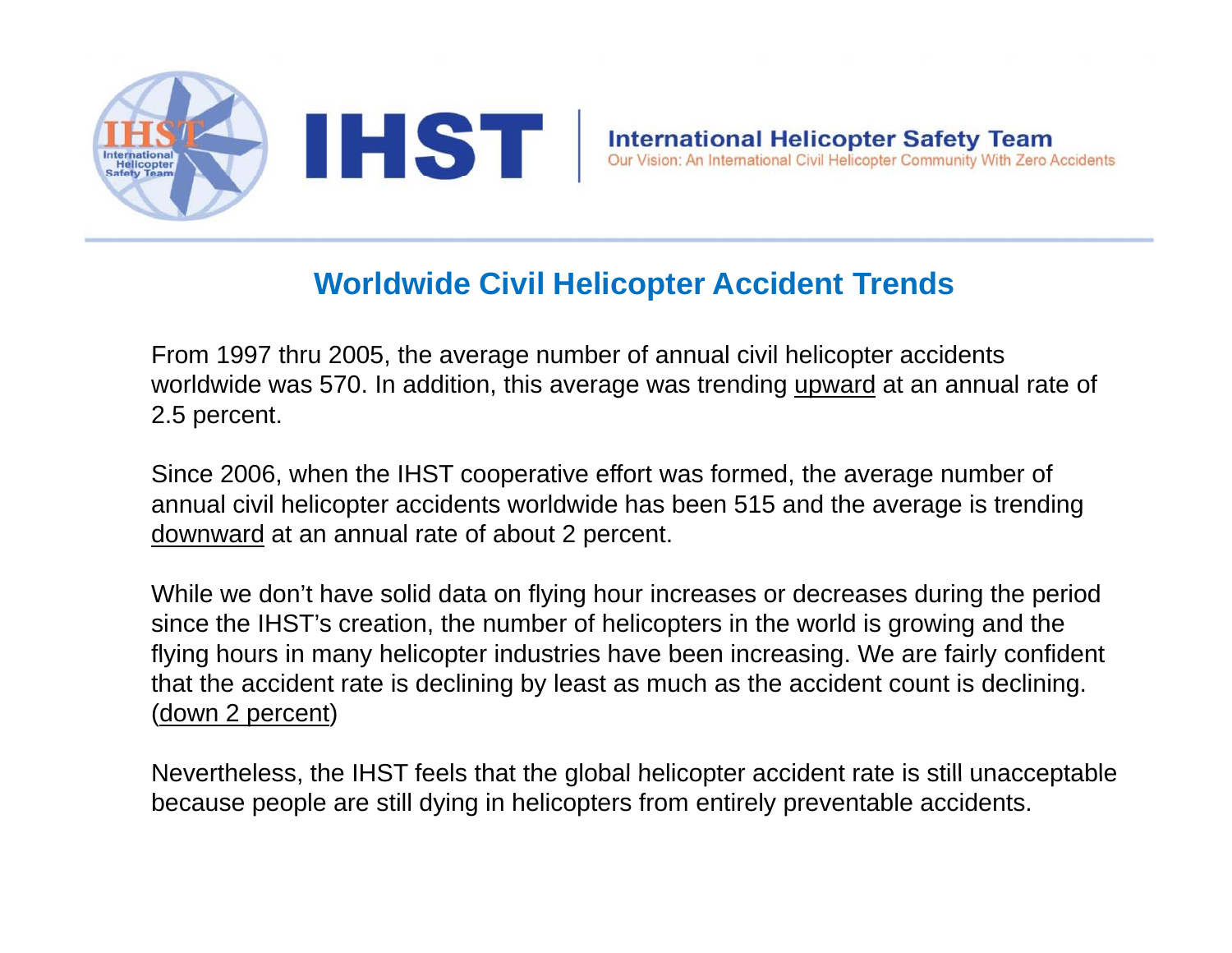

### **Accident Chart**

The following chart displays worldwide civil helicopter accident totals for an 18-year period, with the blue line reflecting the total annual number of accidents.

The red dashed line shows the expected total annual accidents if the pre-2006 trend had continued.

The yellow dashed line shows the new expected accident totals using 2006 through 2012 data.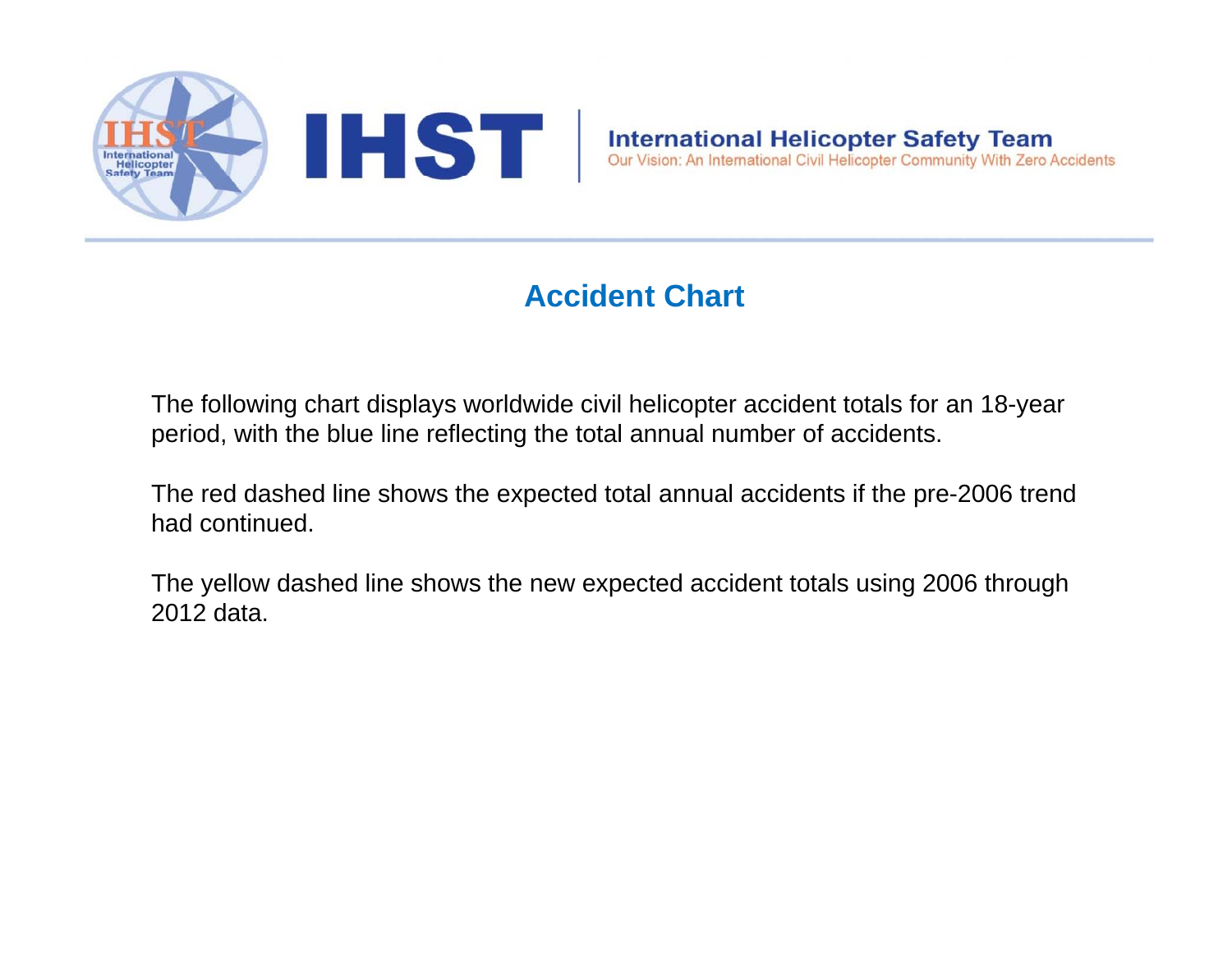## **W ld id Ci il H li t A id t Worldwide Civil Helicopter Accidents**

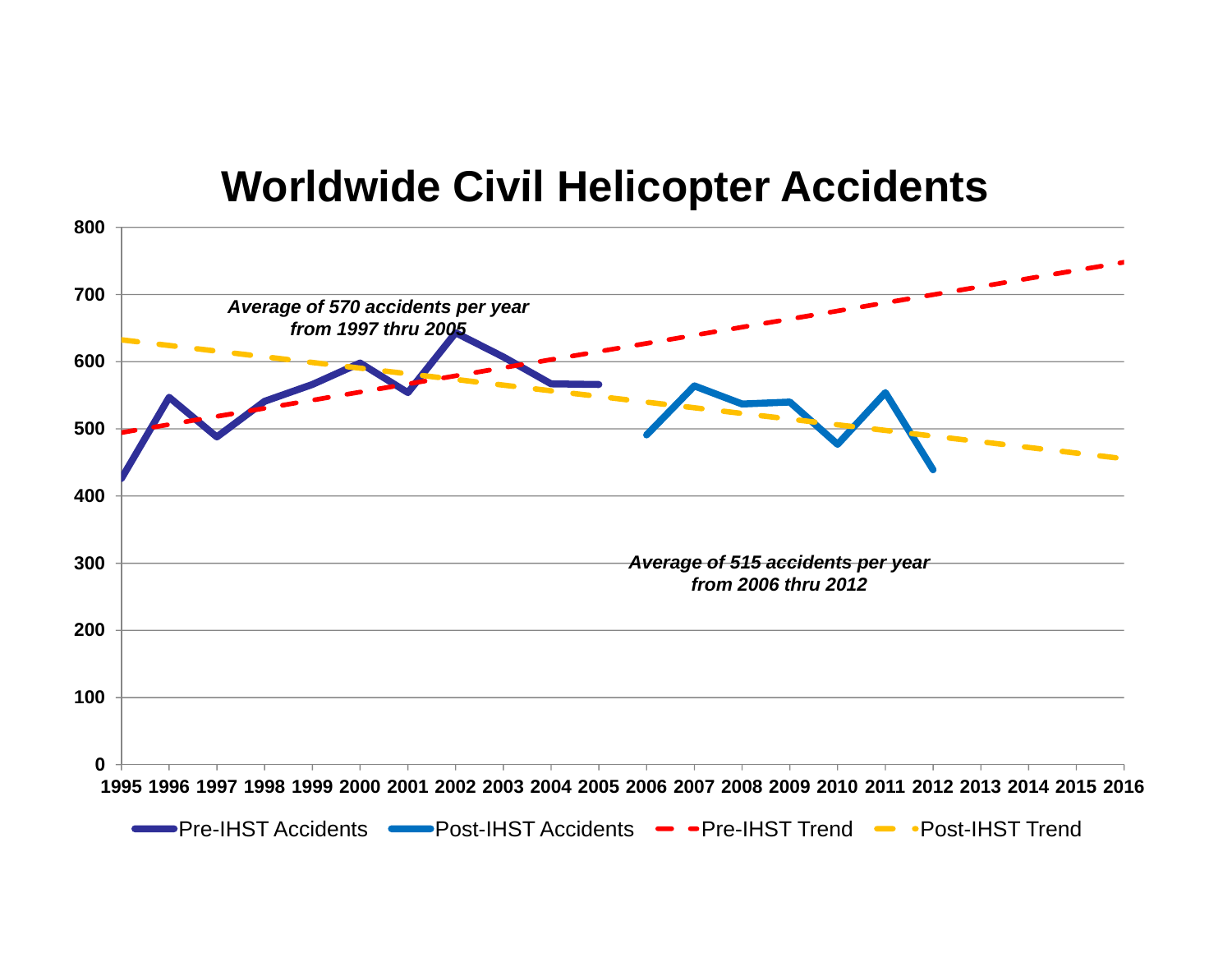

566

2005

#### **Worldwide Civil Helicopter Accidents**

| Year | # of Accidents | Year | # of Accidents |
|------|----------------|------|----------------|
|      |                |      |                |
| 1995 | 426            | 2006 | 491            |
| 1996 | 547            | 2007 | 564            |
| 1997 | 488            | 2008 | 537            |
| 1998 | 541            | 2009 | 540            |
| 1999 | 566            | 2010 | 477            |
| 2000 | 598            | 2011 | 554            |
| 2001 | 554            | 2012 | 439            |
| 2002 | 643            | 2013 |                |
| 2003 | 607            |      |                |
| 2004 | 567            |      |                |